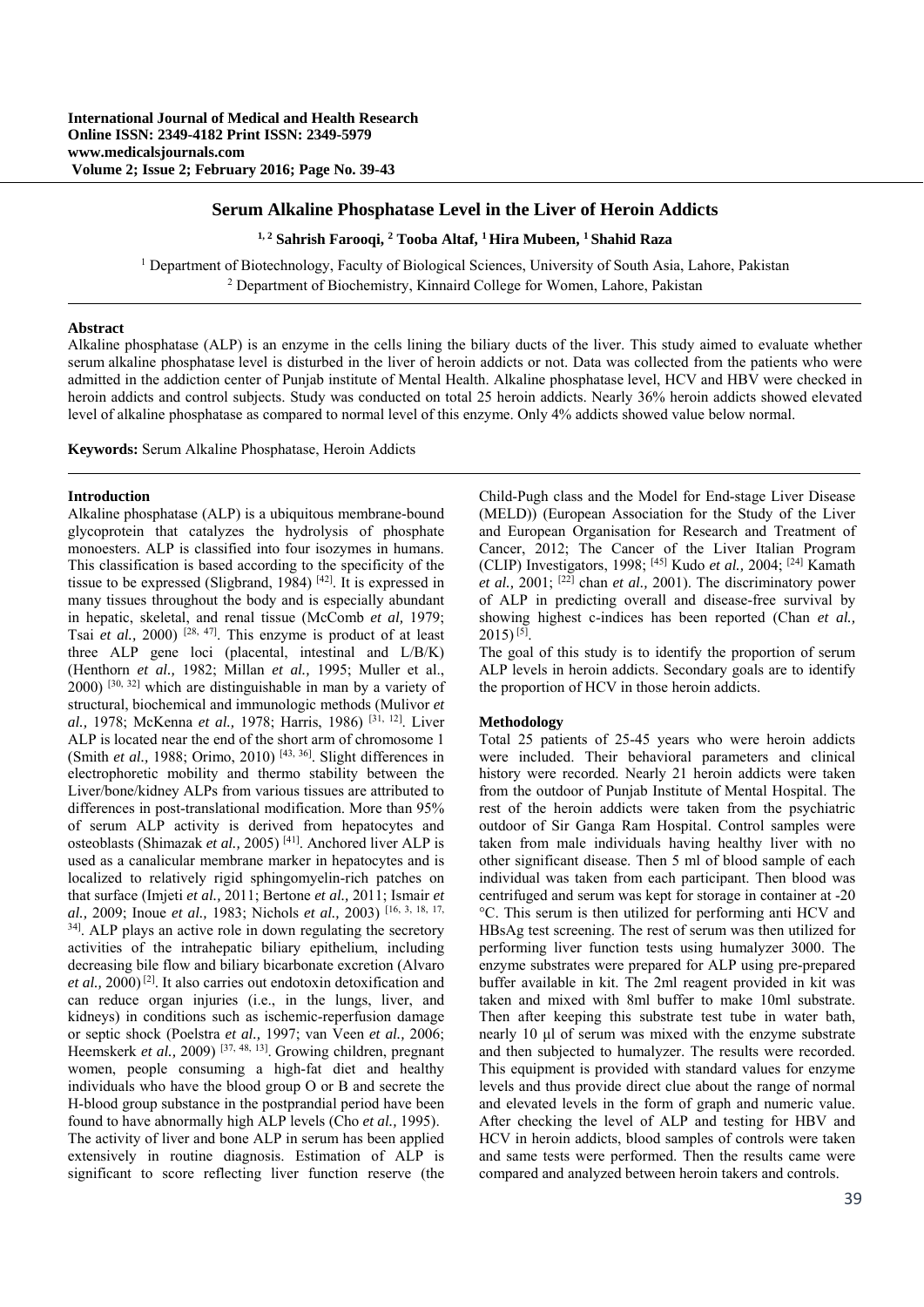For estimation of alkaline phosphatase (ALP), after preparing substrate from buffer and reagent, 10µl serum was added into the test tube. Its absorbance was measured in the humalyzer. The principle used for ALP:

P-Nitrophenylphosphate+H<sub>2</sub>O  $\rightarrow$  Phosphate + p-nitrophenol

### **Procedure**

| Pipette into cuvettes                          | $25 °C$ , $30 °C$ , $37 °C$ |  |  |  |  |
|------------------------------------------------|-----------------------------|--|--|--|--|
| Sample                                         | $20 \mu$ l                  |  |  |  |  |
| <b>Buffer</b>                                  | $1000$ $\mu$ l              |  |  |  |  |
| It was mixed and incubated for 1 min at 37 °C. |                             |  |  |  |  |
| Substrate                                      | $250$ µl                    |  |  |  |  |
|                                                |                             |  |  |  |  |

It was mixed and absorbance was read exactly after 1 minute.

### **Anti HCV and HBsAg test screening**

This screening was carried out with the help of screening strips. A small drop of serum was poured into the well of strip. The serum moved on the strip. It left mark of positive or negative result.

## **Result**

Many heroin addicts had elevated serum alkaline phosphatase. Nearly 36% heroin addicts showed elevated level of alkaline phosphatase as compared to normal level of this enzyme. Only 4% addicts showed value below normal. The maximum number of heroin dependents had elevated serum alkaline phosphatase 255.32 U/l which was significantly higher than the mean values 224.2 U/l in control subjects.

|  |  |  |  |  |  |  |  | Table1: Levels of ALP in heroin addict and control group. |  |
|--|--|--|--|--|--|--|--|-----------------------------------------------------------|--|
|--|--|--|--|--|--|--|--|-----------------------------------------------------------|--|

| Group   | Mean(U/I) |    | <b>Std. Deviation</b> |
|---------|-----------|----|-----------------------|
| Heroin  | 255.3200  | 25 | 65.31763              |
| Control | 224.2000  | າເ | 43 66921              |

# **Level of ALP in HCV positive patients**

Addicts with positive HCV tests showed significantly high alkaline phosphatase level. The values of ALP are taken on the x-axis and count or number of addicts is taken on the yaxis.



**Fig 1:** Comparison of ALP levels of HCV positive and HCV negative heroin addicts.

**Level of ALP in HBsAg positive patients:** Addicts with positive HBsAg test showed high ALP level. The values of ALP are taken on the x-axis and number of addicts is taken on the y-axis.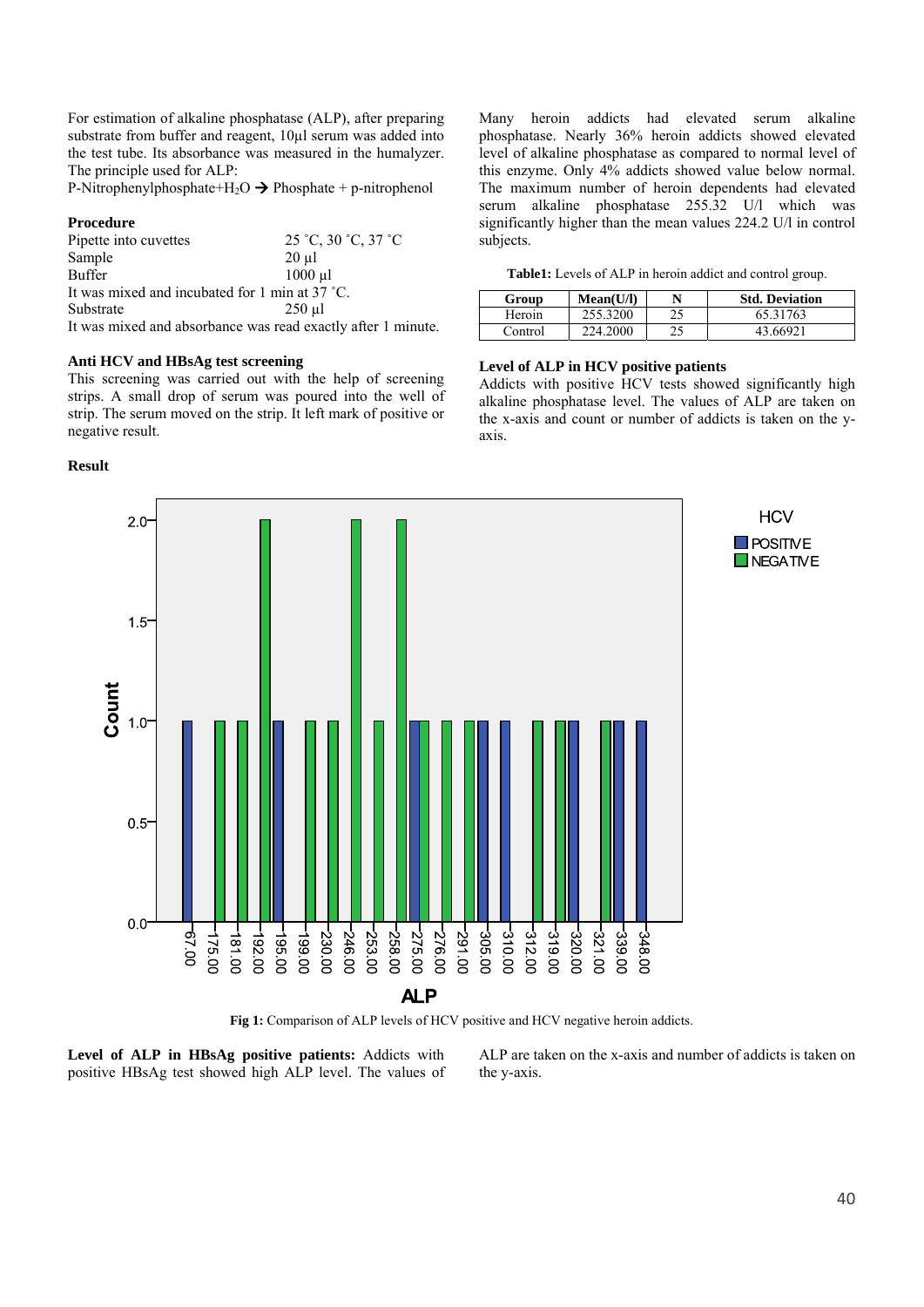

**Fig 2:** Comparison of ALP in HBsAg positive and HBsAg negative heroin addicts.

## **Discussion**

Elevation of ALP level may be due to toxic and allergic manifestations of heroin on liver (Louria *et al.*, 1967)<sup>[26]</sup>. Elevated ALP indicates damaged liver cells (Rodan & Rodan, 1984) [39]. High ALP levels can show that the bile ducts are obstructed. Patients with leukemia have increased Alp activity (Massey et al., 1996)<sup>[27]</sup>. The serum ALP level is a marker of activated osteoblast activity (Ho *et al.,* 2013) [15]. Alkaline phosphatases are elevated in obese persons and strong predictors of poor health outcomes, including greater risk for mortality and cardiovascular events in older adult (Wannamethee *et al.,* 2013; Golik *et al.,* 1991) [49, 11]. Enhanced production and excretion of ALP into the bile has been observed after auxiliary liver transplantation. Chronic exposure of ALP cause further increase in ALP and gammaglutamyl transpeptidase activities in the intrahepatic bile ducts and hepatocyte canalicular pole. This promotes enlargement of bile canaliculi, and decreases bile flow and biliary bicarbonate excretion (Jersky et al., 1974) <sup>[19]</sup>. Some drugs like cyclosporine use is associated with increased serum ALP levels after renal transplantation (Briner *et al.,* 1993; Loertscher *et al.*, 1983)<sup>[4, 25]. Lowered levels of ALP are less</sup> common than elevated levels. Serum alkaline phosphatase level fell with antibiotic treatment (Natsag *et al.,*  $2012$ )  $^{[33]}$ . Drugs like oral contraceptives have been demonstrated to reduce alkaline phosphatase (*Schiele et al., 1998*) [40]. Abnormal liver enzymes were observed in serum in intravenous heroin addicts. Liver function abnormalities found in intravenous heroin addicts (Tennant & Moll, 1995; Cooper, *et al.,* 1975; Pollock *et al.,* 1978) [44, 8, 38]. Abusers of both alcohol and parenteral drugs have an increased risk of developing cirrhosis (Novick *et al.,* 1986) [35].

#### **Acknowledgements**

The authors would like to thank the administration of Sir Ganga Ram Hospital for allowing us to perform the laboratory work at their place. We are also thankful to Dr. Muhammad Waseem of Punjab Institute of Mental Hospital for granting us the permission to get blood samples of heroin addicts from the psychiatric outdoor of Punjab Institute of Mental Hospital. We would also appreciate the support given by head of the Department and teachers of Biochemistry department of Kinnaird College.

**HBV** 

 $\blacksquare$  POSITIVE **NEGATIVE** 

#### **References**

- 1. Abramowitz M. Serum alkaline phosphatase and phosphate and risk of mortality and hospitalization. Clin J Am Soc Nephrol. 2010; 5(6):064-1071.
- 2. Alvaro D. The function of alkaline phosphatase in the liver: regulation of intrahepatic biliary epithelium secretory activities in the rat. Hepatology. 2000; 32:174e84.
- 3. Bertone V. Altered alkaline phosphatase ctivity in obese zucker rats liver respect to lean zucker and wistar rats discussed in terms of all putative roles ascribed to the enzyme Eur. J Histochem. 2011; 55:24-32.
- 4. Briner VA. Cyclosporin A-induced transient rise in plasma alkaline phosphatase in kidney transplant patients. Transpl Int. 1993; 6:99e107.
- 5. Chan. Albumin-to-Alkaline Phosphatase Ratio: A Novel Prognostic Index for Hepatocellular Carcinoma Dis Markers. 2015: 564057.
- 6. Chan SL. Prospective validation of the Chinese University Prognostic Index and comparison with other staging systems for hepatocellular carcinoma in an Asian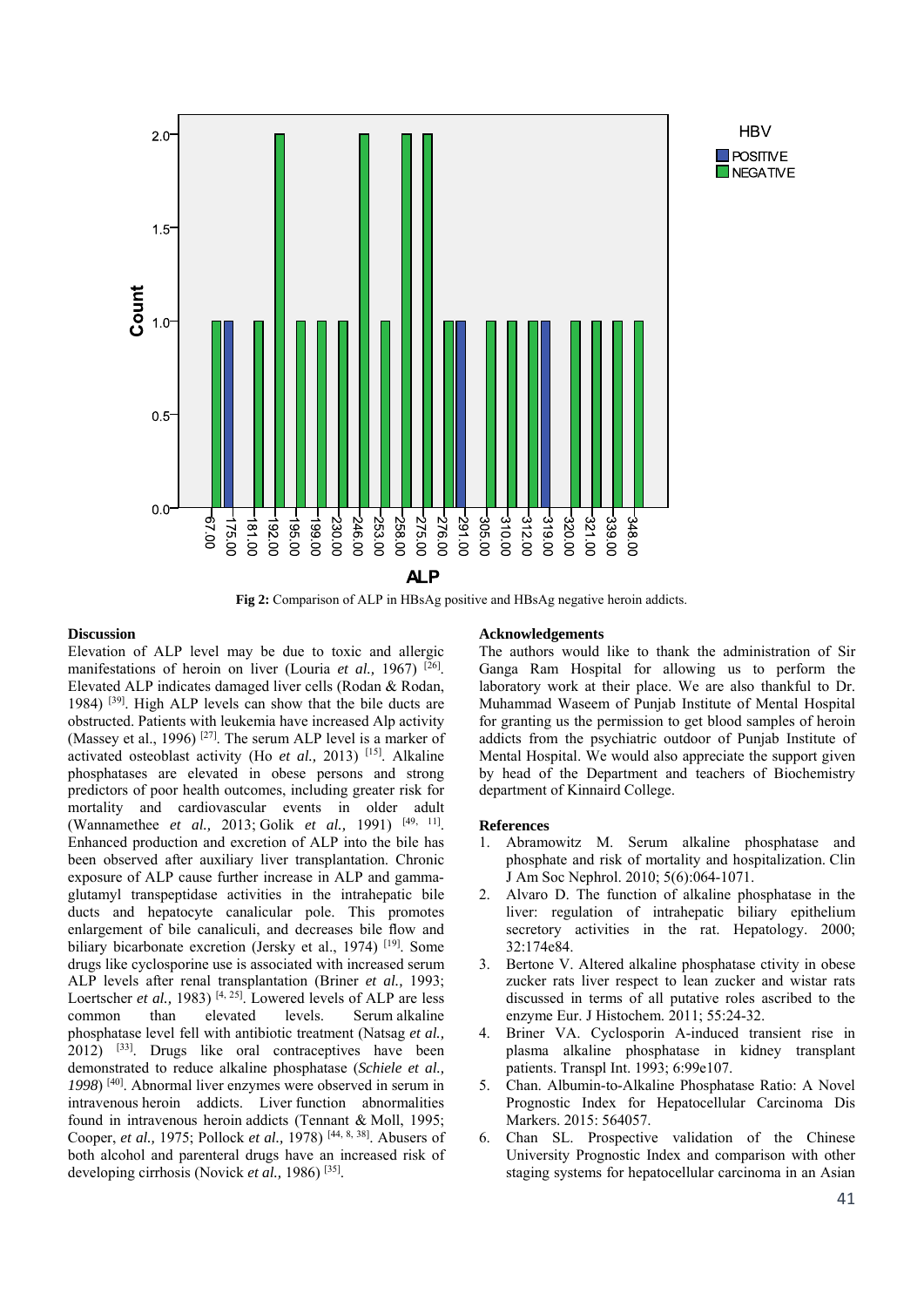population. J of Gastroenterology and Hepatology. 2011; 26(2):340-347.

- 7. Cho SR. Unusually high alkaline phosphatase due to intestinal isoenzyme in a healthy adult. Clin Chem Lab Med. 2005; 43:1274e5.
- 8. Cooper AD. Liver disease in nonparenteral drug abusers. JAMA. 1975; 233(9):964-6.
- 9. European Association for the Study of the Liver and European Organisation for Research and Treatment of Cancer. EASL-EORTC clinical practice guidelines: management of hepatocellular carcinoma. J of Hepatology. 2012; 56(4):908-943.
- 10. Fishman WH. Alkaline phosphatase isozymes: recent progress. Clin Biochem. 1990; 23:99-104.
- 11. Golik A. Elevated serum liver enzymes in obesity: a dilemma during clinical trials. Int J Obes. 1991; 15(12):797-801.
- 12. Harris H. The harvey lectures: series 76. New York: Academic. 1986, 95-123.
- 13. Heemskerk S. Alkaline phosphatase treatment improves renal function in severe sepsis or septic shock patients. Crit Care Med. 2009; 37:417e23. e1.
- 14. Henthorn PS. Different missense mutations at the tissue nonspecific alkaline phosphatase genes locus in autosomal recessively inherited forms of mild and severe hypophosphatasia. Proc Natl Acad Sci. 1992; 89:9924- 9928.
- 15. Ho. Isolated increase in serum alkaline phosphatase after liver transplantation: Risk factors and outcomes analysis International Journal of Surgery. 2013; 11:92e95.
- 16. Imjeti NS. N-glycosylation instead of cholesterol mediates oligomerization and apical sorting of GPI-APs in FRT cells. Mol. Biol. Cell, 2011; 22:4621-4634.
- 17. Inoue M. Rat liver canalicular membrane vesicles. Isolation and topological characterization J Biol Chem. 1983; 258:5183-5188.
- 18. Ismair MG. Stieger ABC-transporters are localized in caveolin-1-positive and reggie-1-negative and reggie-2 negative microdomains of the canalicular membrane in rat hepatocytes. Hepatology. 2009; 49:1673-1682.
- 19. Jersky J. Alkaline phosphatase in auxiliary liver transplantation. Gut. 1974; 15:636e43.
- 20. Jono S. Vascular calcification in chronic kidney disease. J Bone Miner Metab. 2006; 24(2):176-181.
- 21. Kalantar-Zadeh K. Kidney bone disease and mortality in CKD: Revisiting the role of vitamin D, calcimimetics, alkaline phosphatase, and minerals.Kidney Int Suppl. 2010; (117):S10-21.
- 22. Kamath PS. A model to predict survival in patients with end-stage liver disease. Hepatology. 2001; 33(2):464- 470.
- 23. Kim JM. The effect of alkaline phosphatase and intrahepatic metastases in large hepatocellular carcinoma. World J Surg Oncol. 2013; 21(11):40.
- 24. Kudo M. Validation of a new prognostic staging system for hepatocellular carcinoma: the JIS score compared with the CLIP score. Hepatology. 2004; 40(6):1396- 1405.
- 25. Loertscher R. Persistent elevation of alkaline phosphatase in cyclosporine-treated renal transplant recipients. Transplantation. 1983; 36:115e6.
- 26. Louria DB. The major medical complications of heroin addiction, Annuals Inernal Medicine. 1967; 67(1):1-21.
- 27. Massey GV. Benign transient hyperphosphatasemia in children with leukemia and lymphoma. Clin Pediatr. 1996; 35:501e4.
- 28. McComb RB. Alkaline phosphatase. New York: Plenum Publishing Corp, 1979.
- 29. McKenna MJ. Comparison of human alkaline phosphatase isoenzymes. structural evidence for three protein classes. Biochem J. 1979; 181:67-73.
- 30. Millan JL, Fishman WH. Biology of human alkaline phosphatase with special reference to cancer. Crit Rev Clin Lab Sci. 1995; 32:1-39.
- 31. Mulivor RA. Developmental change in human intestinal alkaline phosphatase. Ann Hum Genet. 1978; 42:1-13.
- 32. Muller H. Asp361Val mutant of alkaline phosphatase found in patients with dominantly inherited hypophosphatasia inhibits the activity of the wild-type enzyme. J Clinical Endocrinol Metabolism 2000; 85:743- 747.
- 33. Natsag J. A mysterious gram-positive Case Rep Infect Dis. rods. 841834, 2012.
- 34. Nichols BJ. GM1-containing lipid rafts are depleted within clathrin-coated pits Curr. Biol. 2003; 13:686-690.
- 35. Novick DM. Chronic liver disease in abusers of alcohol and parenteral drugs: a report of 204 consecutive biopsyproven cases. Alcohol Clin Exp Res. 1986; 10(5):500-5.
- 36. Orimo H. The mechanism of mineralization and the role of alkaline phosphatase in health and disease. J Nippon Med Sch. 2010; 77:4-12.
- 37. Poelstra K. A physiologic function for alkaline phosphatase: endotoxin detoxification. Lab Invest. 1997; 76:319e27.
- 38. Pollock AA. Hepatitis associated with high-dose oxacillin therapy. Arch Intern Med. 1978; 138(6):915-7.
- 39. Rodan GA, Rodan SB. In: Advances in bone and mineral research annual II. Peck WA, editor. Amsterdam: Excerpta Medica. 1984, 244-285.
- 40. Schiele F. Biological effects of eleven combined oral contraceptives on serum triglycerides, gammaglutamyltransferase, alkaline phosphatase, bilirubin and other biochemical variables. Clin Chem Lab Med. 1998; 36(11):871-8.
- 41. Shimazaki C. High serum bone-specific alkaline phosphatase level after bortezomib-combined therapy in refractory multiple myeloma: possible role of bortezomib on osteoblast differentiation. Leukemia. 2005; 19:1102e3.
- 42. Sligbrand T. Present status and future trends of human alkaline phosphatases. Prog Clin Biol Res. 1984; 166:3- 14.
- 43. Smith M. Regional assignment of the gene for human liver/bone/kidney alkaline phosphatase to chromosome 1 p36.1–p34. Genomics. 1988; 2:139-143.
- 44. Tennant F, Moll D. Seroprevalence of hepatitis A, B, C, and D markers and liver function abnormalities in intravenous heroinaddicts. J Addict Dis. 1995; 14(3):35- 49.
- 45. The Cancer of the Liver Italian Program (CLIP) Investigators. A new prognostic system for hepatocellular carcinoma: a retrospective study of 435 patients. Hepatology. 1998; 28(3):751-755.